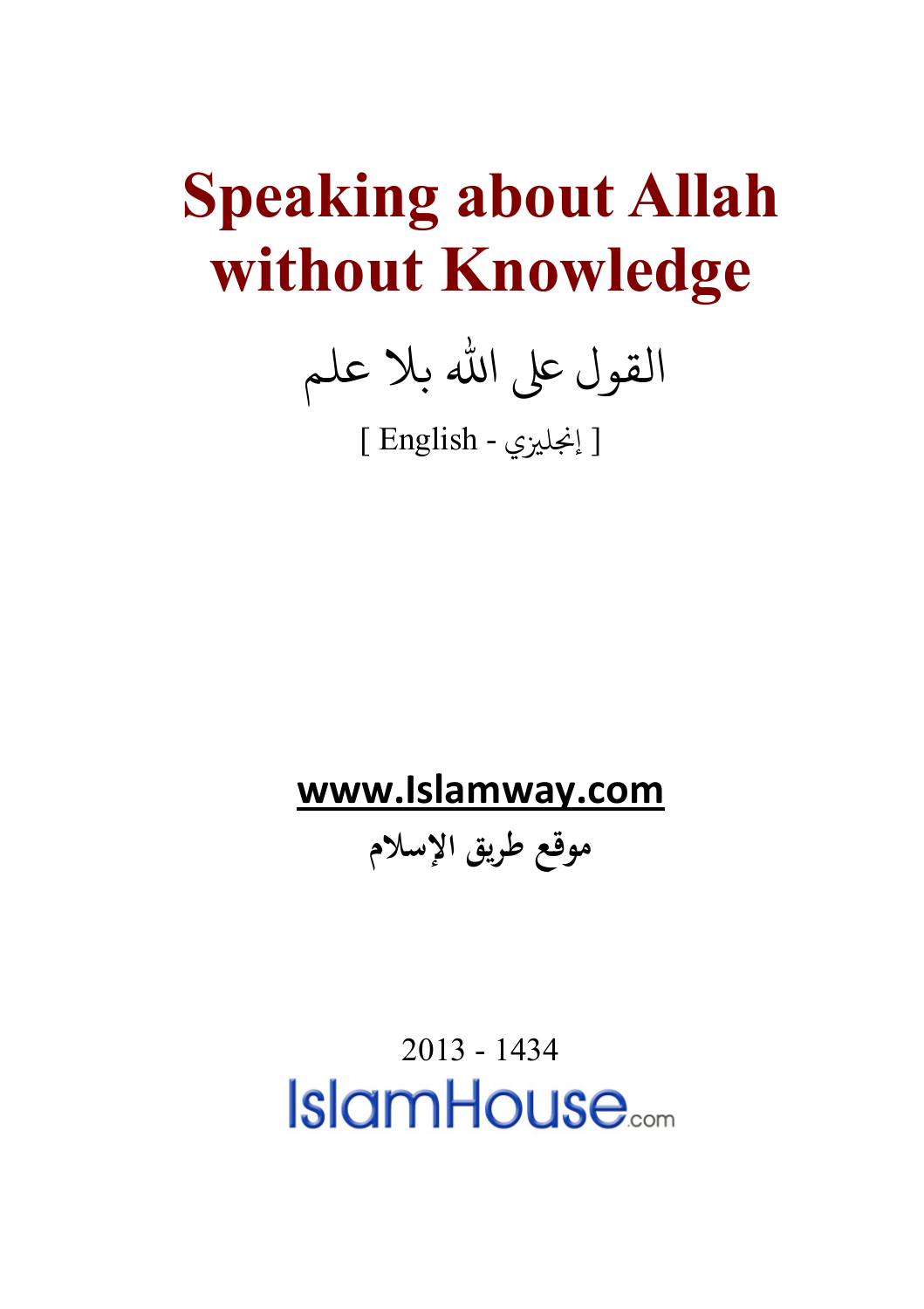## **Speaking about Allah without Knowledge**

## **[Jamal Zarabozo](http://en.islamway.net/scholar/1912)**

Al-Qurtubee in his tafseer, he talks about such people who say when they read the Quraan, in my mind this comes to my mind, or my heart tells me this, and he concludes who reads the Quraan and says, "ask your heart" or "my heart tells me," and so forth, they are speaking about Allaah without knowledge (*'ilm*), which, as we will talk about, one of the greatest sins that we could commit, and that they are actually from zanaadiqa, those who have nothing to do with Islaam, and he said they should be killed as apostates (*murtadeen*).

When you go to the Quraan and you read a verse from the Quraan and you explain that verse without having the proper knowledge, without following the proper methodology, you might be and only Allaah *subhanaho wa ta'ala* ((swt)) knows, actually following your own hawaa, following your own desires, you might be following an inspiration from the *Shaytaan*, you might be following *dhann* (conjecture), which Allaah (swt) speaks about in many places in the Quraan, or it might actually be some kind of inspiration from Allaah (swt), but most likely it is not the last case. And why is it not the last case? Because as we will talk about it later, you did not follow the proper methodology of talking about the Quraan and if you did not follow a proper methodology of talking about the Quran, then you have committed a sin already. Just by talking about the Quraan, without proper knowledge, by giving interpretation of the Quraan, without proper knowledge, without proper background, without being qualified to do so, then you've already committed a sin. And since you are committing a sin, it is very unlikely in most cases that Allaah (swt) will bless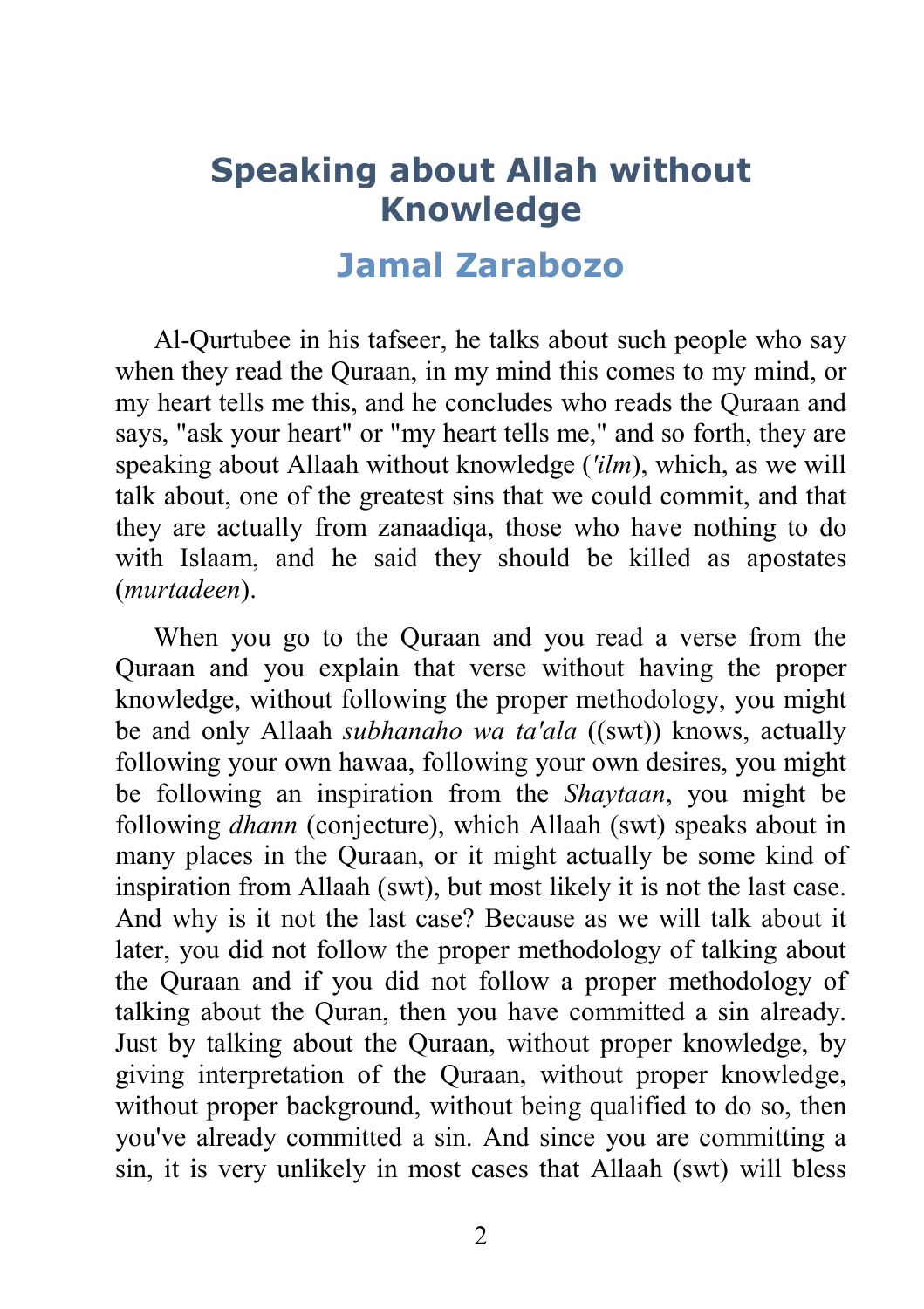you through that sin to give you the right interpretation of the Quran.

When you say that Allaah (swt) means this or Allaah (swt) means that in a specific verse, you are actually speaking or saying something on behalf of Allaah (swt), you are actually speaking about Allaah (swt), and if you are speaking without knowledge, without 'ilm,this is one of the greatest sins that you could commit.

In fact, Ibnul Qayyim said that it is the greatest sin. Ibnul Qayyim said that speaking about Allaah (swt) without `ilm is the greatest sin that you could commit. He bases it on this verse:

"Say: The things that my Lord has indeed forbidden are *al-Fawaahish* (great evil sins, every kind of unlawful sexual intercourse, etc.), whether committed openly or secretly, sins (of all kinds), unrighteous oppression, joining partners (in worship) with Allaah for which He has given no authority and saying things about Allaah of which you have no knowledge." [Al-A'raaf: 33]

ِّقُل ۞إِنَّمَاحَرَّمَ رَبِّيَ الْفَوَاحِشَ مَاظَهَرَمِنْهَا وَمَابَطَنَ وَالْإِثْمِ وَالْبَغْيَ بِغَيْرِ الْحَقِّ وَأَن {<br>. **ٔ** ֦֧֟֓֟֓<u>֓</u>֖֓ َّْ} تُشْرِكُو ابِاللَّـهِ مَالَمْ يُنَزِّلْ بِهِ سُلْطَانًا وَأَن تَقُولُواعَلَىَ اللَّـهِ مَا لَاتَغْلَمُونَ َ

**Transliteration:** *Qul innama harrama rabbiya alfawahisha ma thahara minha wama batana walithma walbaghya bighayri alhaqqi waan tushrikoo billahi ma lam yunazzil bihi sultana waan taqooloo Aala Allahi ma la taalamoon*.

In discussing this verse, he says, first of all there are some sins which are *haraam li-dhaatihi*, forbidden due to their own evil nature, and (others which are) *haraamli ghairihi*, which are forbidden because they lead to some evil or have some evil in them.

And he said with respect to this verse, all of these four, they are *haraamlidhaatihi*, they are *haraam* in their own essence, because of the evil in them. Continuing his discussion, he said that Allaah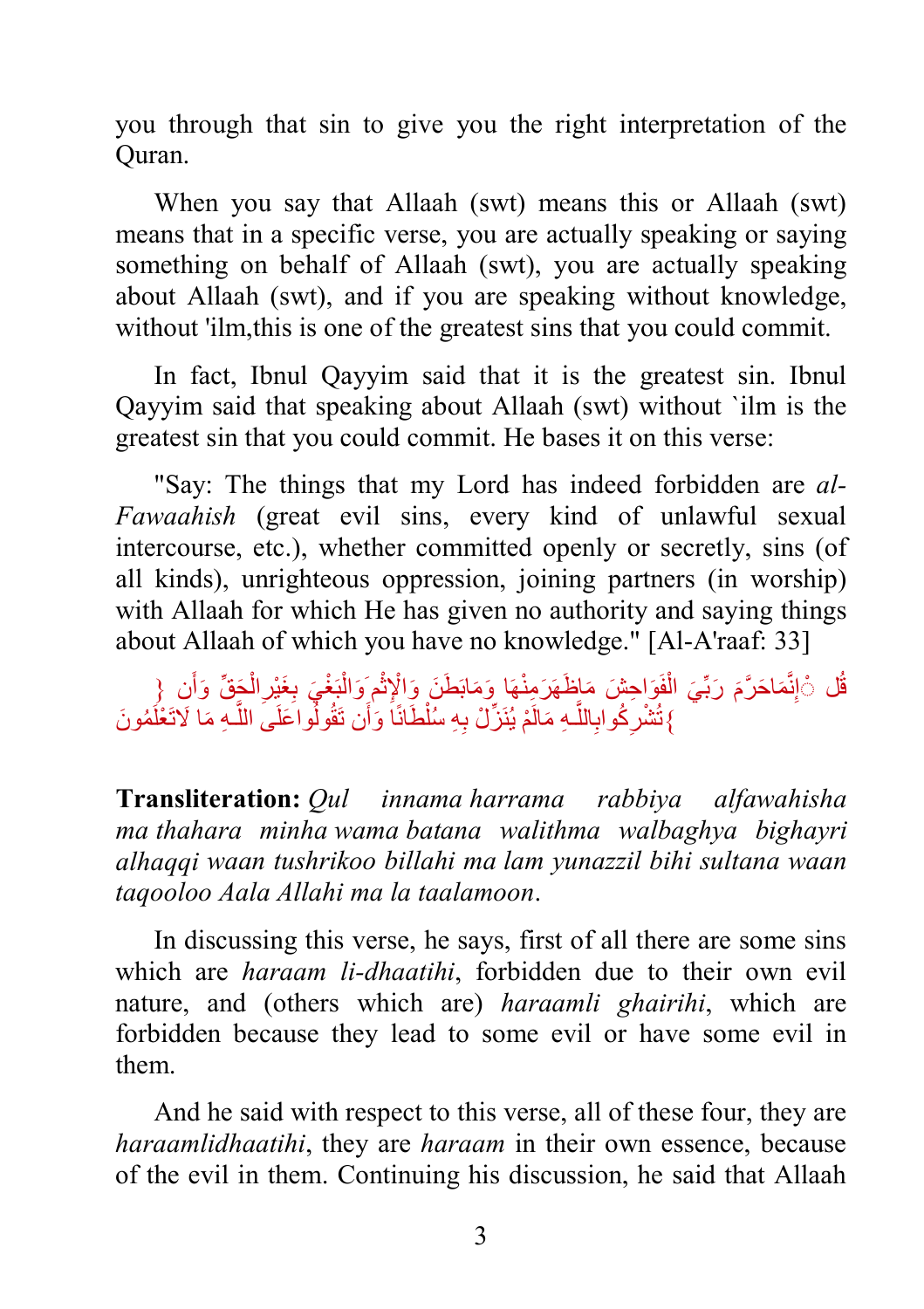(swt) first mentions *al-fawaahish*, and he says this is the least of the sins that He mentions, after that He mentions the sins of transpassing against the truth; this is a greater sin that the first one that Allaah mentioned.

And then He mentioned making shirk, and finally He mentioned saying things about Allaah (swt) of which you have no knowledge. He is saying that Allaah (swt) is going from the lesser to the greater. And the reason he says is that this last sin of saying about Allaah (swt) without 'ilm, which is actually what you do when you make tafseer without the proper background, without the proper methodology, he says it involves and it includes many things even more than what committing shirk involves. He says it involves and it includes:

- Ascribing something falsely to Allaah (swt).

- Changing or altering the religion of Allaah (swt).

Denying what He has confirmed or confirming what He has denied,

Affirming something declaring false ordeclaring something false as true, and it also includes supporting something that Allaah (swt) dislikes or opposes,

Supporting something that Allaah (swt) dislikes or opposes, andliking something that Allaah (swt) dislikes.

In other words, when you are speaking without 'ilm, in the religion, in things which are related to the religion, then in fact you are changing the religion of Allaah (swt). And in fact, if you continue what he wrote - this is right from "Madaarij As-Saalikeen", 1:372-3 - you find that in fact speaking without 'ilm is actually the real source of all *kufr* and *shirk*.

He said, for example, the polytheists claim what they are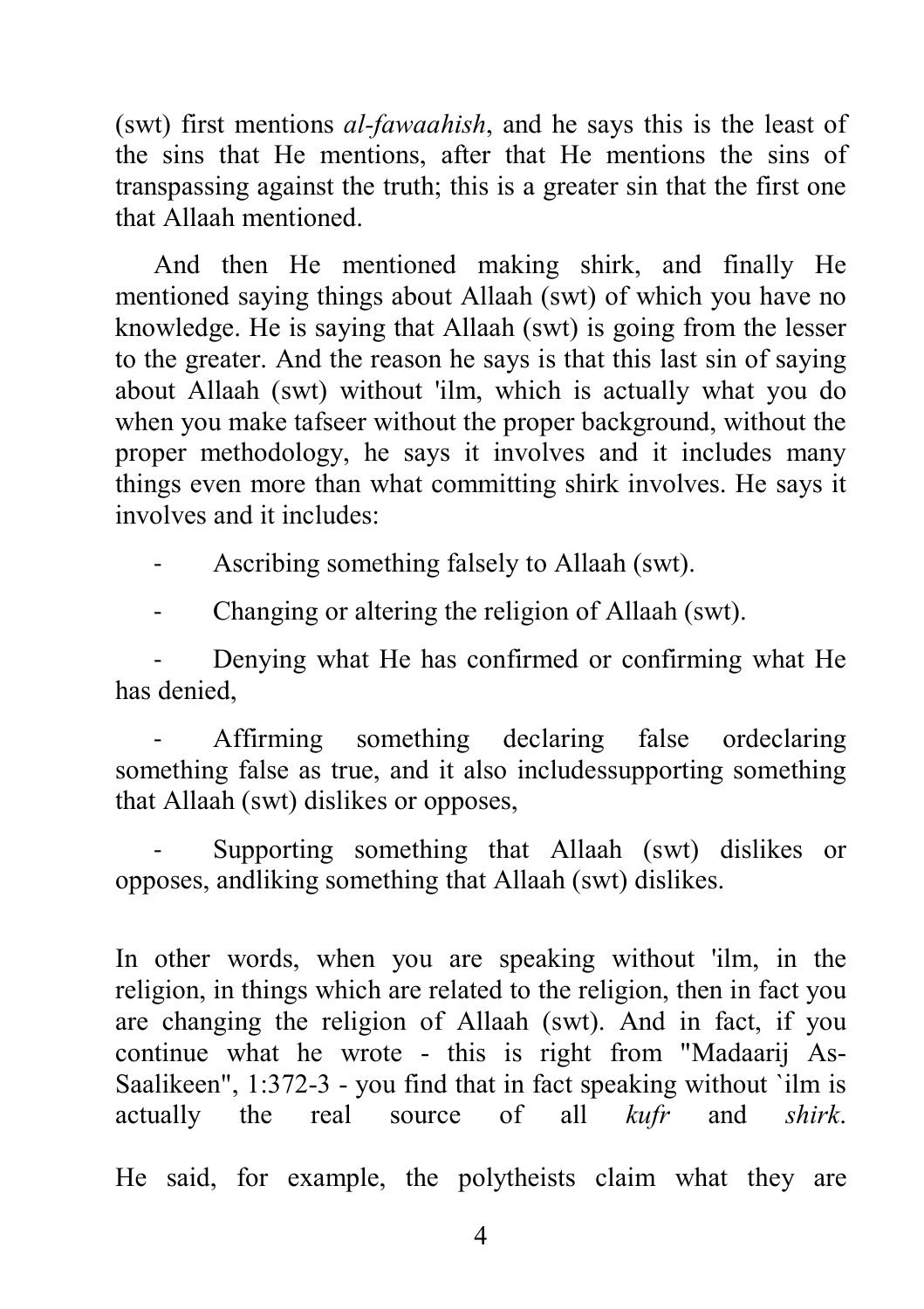worshiping instead of Allaah (swt) was something to take them closer to Allaah (swt), so the cause of their *shirk* was saying something about Allaah (swt) without `ilm, something they did not know about Allaah (swt).

Similarly today, the greatest kufr that we have nowadays, among Muslims, but especially among non-Muslims, is secularism and the basis for that is saying that Allaah (swt) doesn't really care about what we do in worldly affairs, or hasn't really given us guidance for worldly affairs, or the *deen* that He sent is not meant for daily affairs; all of this is speaking about Allaah without knowledge.

So in fact, it is one of the greatest sins, and Ibnul Qayyim even included that it is in fact the greatest sin. And he also mentioned that every *bid'ah*, every innovation, also is based on some statement that has no support from the Quraan and Sunnah, in other words every *bid`ah* also is based on some statement which is actually made without `ilm.

To think about this point even further, about just going to the Quraan, and saying, I am a believer I am pious, I can go to the Quraan, and read the Quraan, and get its own meaning, if there was any people in the history of mankind who could have said that - maybe we could accept this from them - would be the Companions of the Prophet saws, for many reasons:

They witnessed the revelation of the Quraan itself, they witnessed the events it was referring to, they were living the events that it was referring to,the Quran was revealed in their language, the language of their time, Allaah (swt) chose them to be the Companions of the Prophet saws, and he described them as the best generation.

So if anyone could actually make that claim that he has such a pure heart and such a close relationship to Allaah (swt) or such a good understanding of Islaam, that he can go to the Quraan and interpret